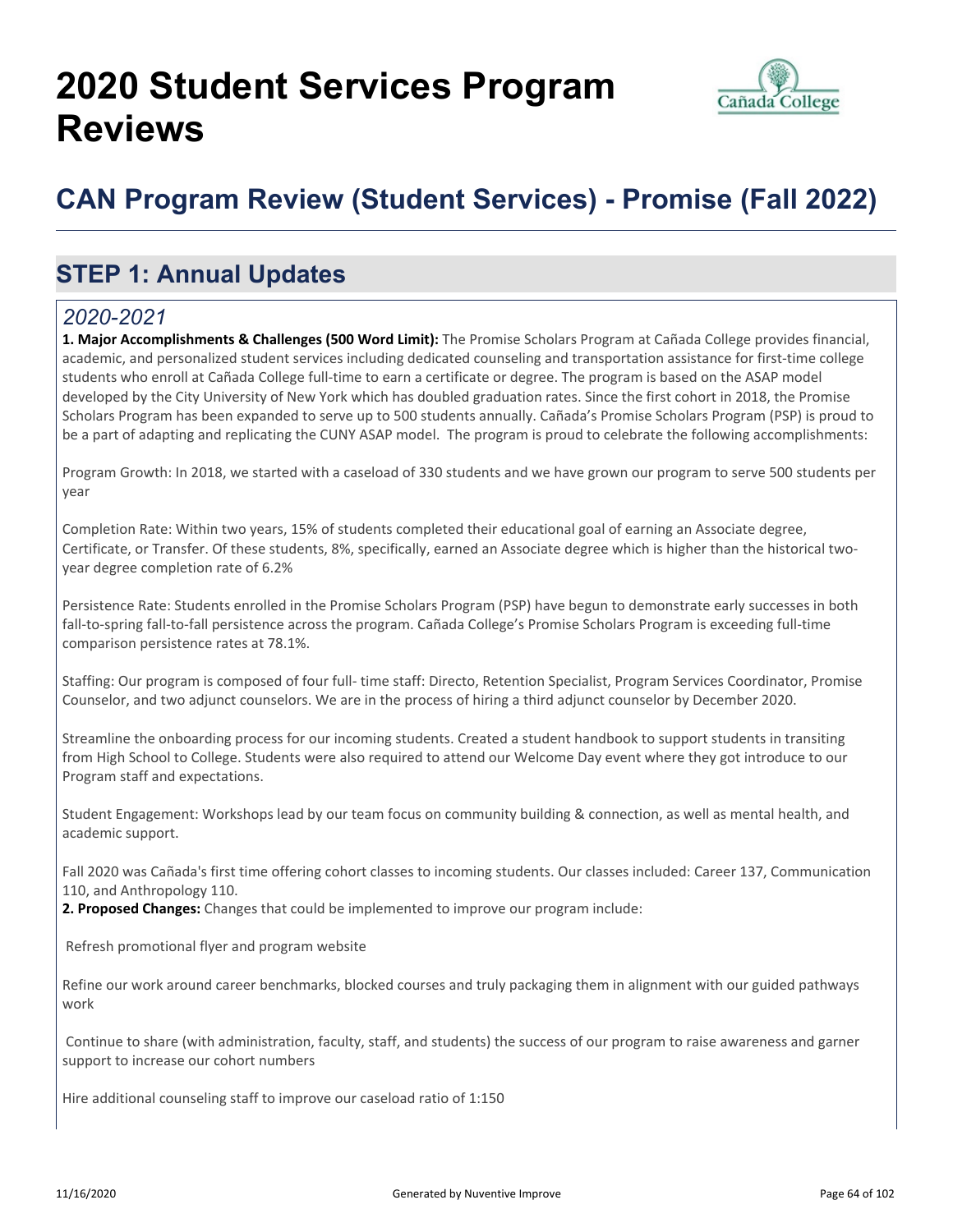Hire and expand our team and include an additional counselor and have caseloads of no more than 150 students per full-time advisor.

Continue to work on our cohort classes with the goal for students to enroll in three blocked courses in their first year. Finalize and mapped out cohort classes and have a condensed sample schedule for all our students.

Create a career benchmarks module with the support of our Career Center.

**3. Impact of Resource Allocations Process:** Have not received resources, next year will be the first year the Promise Scholars Program will go through program review.

**4. SAOs and SLOs:** SAOs: Service Area Outcomes

PSP will continue to collect and analyze data from our enrollment reports, student surveys, and counseling and case management reports to determine if we are meeting CUNY ASAPs benchmarks in increasing our persistence rates.

Improve certificate and degree completion for first-time students within 2-3 years.

Provide cohort classes for first-year Promise students to foster a sense of community.

SLOs: Student Learning Outcomes

Students understand all program requirements and expectations. They will comply with the ASAP program policy.

Students will identify a major to inform an educational plan that aligns with their intended career path.

Students will be able to identify transfer course requirements needed to be eligible for admission to a 4- year institution or career field.

**5. SAO/SLO Assessment Results and Impact:** Not applicable, Therefore, no previous SAO's and SLO's have been identified. **Annual Update Status:** Complete

## **Goal Description: Improve Student Completion**

The programs seek to double (or more) graduation rates for participating students in comparison with other FTFS students at the college. Within two years, 15% of students completed their educational goal of earning an Associate degree Certificate or Transfer. Of these students, 8%, specifically, earned an Associate degree which is higher than the historical two-year degree-completion rate of 6.2%

**Goal Status:** 1 - New (PR)

**Relevant Program Review Cycle:** 2020-2021 **Estimated Start Date:** 08/19/2020

**Estimated Completion Date:** 07/01/2021

**Who's Responsible for this Goal?:** Mayra Arellano, Director of PSP, and PSP staff

**Please select the college goals with which your program goal aligns.:** Student Completion/Success - Provide educational and student services programs that highlight inclusivity, diversity, and equity in their mission to help students meet their unique educational goals and minimize logistical and financial barriers to success.

**Please select the college strategic initiatives with which your program goal aligns.:** Develop Clear Pathways, Improve Student Completion, Partner with 4-Year Colleges and Universities, Promote a Climate of Inclusivity, Institutionalize Effective Structures to Reduce Obligation Gaps

## **Goal Description: Expand Promise Counseling Team**

Counseling is a required program component for all ASAP students and currently, our advisor has a caseload not meeting the CUNY ASAP recommendations. We would like to expand our team and include additional ProgramCounselor and have caseloads of no more than 150 students per full-time counselor.

**Relevant Program Review Cycle:** 2020-2021 **Goal Status:** 1 - New (PR)